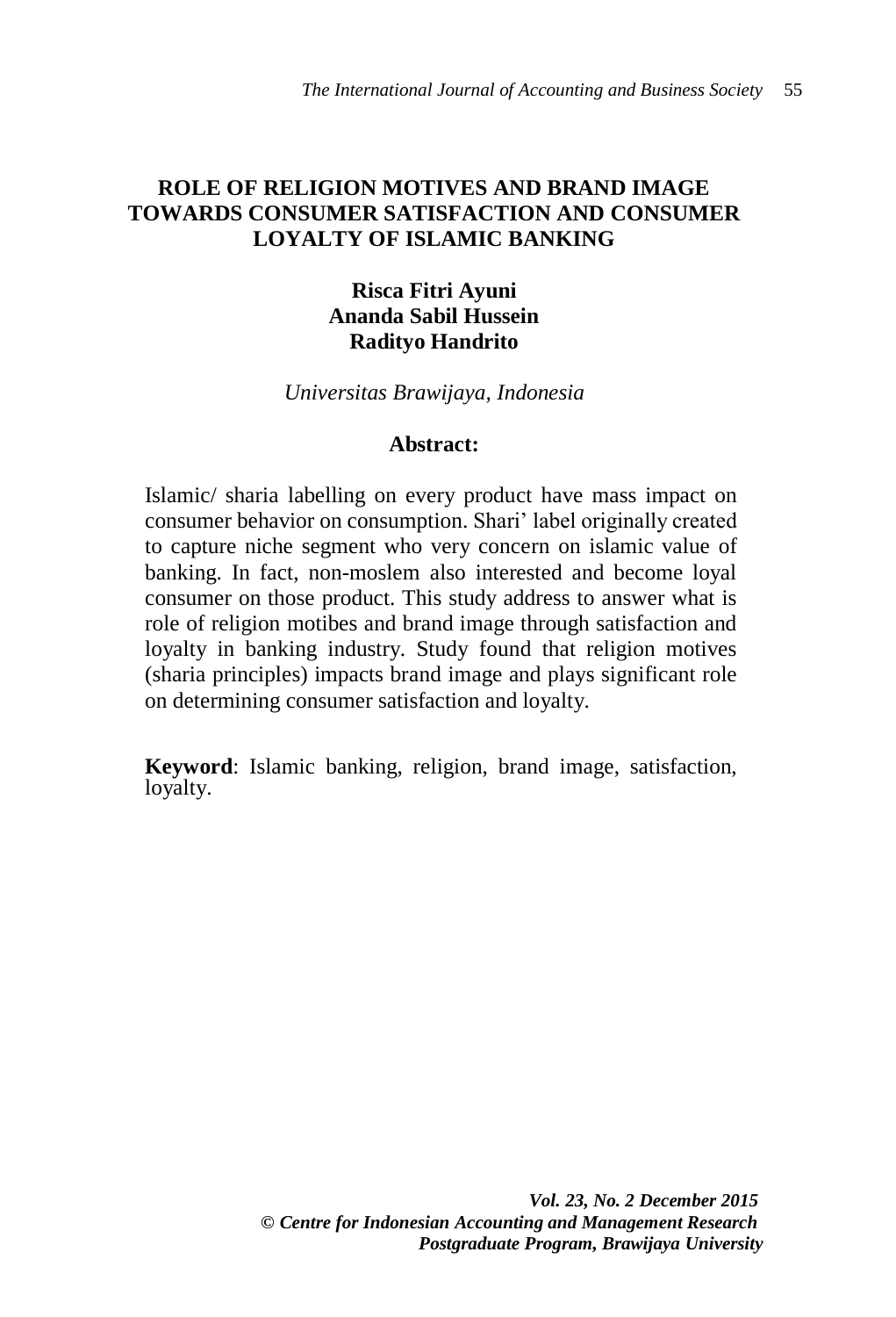## **INTRODUCTION**

Riba/ usury is forbidden in Islamic economic jurisprudence. Nevertheless the conventional banking system cannot be separated from this usury concept. Since there are many banks practice usury, the Moslem society starts to worry that this practice will inflict them.

The increasing demand on usury-free banking system leads to the establishment of sharia banking system. Moreover, sharia banks exist due to Moslems demand on Kaffah, which is banking operating activities based on the sharia, particularly focusing on the matters forbidden in Islamic economic jurisprudence such as riba/usury, maisyir (gambling and high speculation), gharar (unsure uncertainty), jahalaand the requirement to ensure the halalness of the way and object of investment. The activity of sharia bank differs from conventional bank in term of product pricing. The product pricing in sharia bank is based on the agreement between the bank and the customer as well as the type of deposit and the length of time, which later determine he amount of shared profit given to the customers.

History records that sharia banks appeared in Indonesia in early 1990s. The founding fathers of sharia bank was Indonesian Ulema Council (MUI) on 18 – 20 august 1990. The first sharia Bank in Indonesia was Bank Muamalat Indonesia (BMI) established since 1 may 1992.Sudarsono (2003) explains thatsharia bank is commonly defined as financial institution providing loans and other service related to financial transaction and money circulation on the base of sharia principles. Therefore, these banks will always deal with finance, which is their main commodity.

Perwataatmadjaand Antonio (1999) suggest thatsharia banking, also commonly known as Islamic banking, has operation system, which does not rely on interest. This institution is recognized as the financial institutionwhich the operation and product are developed based on Quran and Hadist of the Prophet Muhammad SAW.In other word, Islamic bank is a financial institution which provides loans and other service related to financial transaction and money circulation on the base of Islam sharia principles.

Some studies in the area of banking sector suggest that costumers will choose certain bank due to its existing service quality(Bloemer, de Ruyter, & Peeters, 1998; Ganguli & Roy, 2011; Siddiqi, 2011). However, Sharia banking has different realm. Aisyah et al.(2014) contend that the adherence of Islamic banks in carrying the principles of Islam is one of the important key in influencing the image of the bank and customer loyalty. In addition, Fatmah (2008) discovered the important key of religious motives in creating Islamic banks' customer satisfaction and loyalty. While shariah principles adherence has been recognized as an important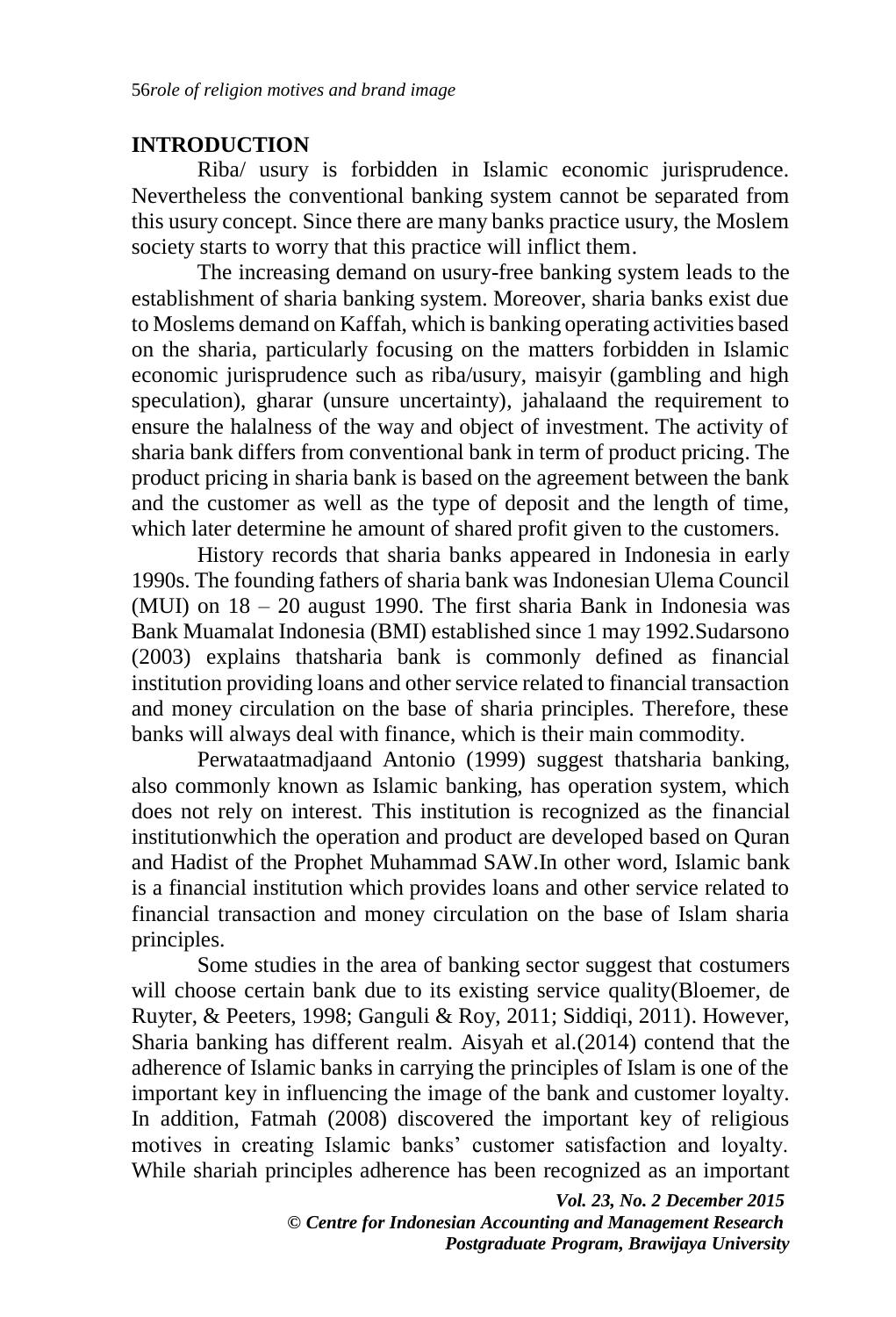construct in the area Islamic Banking study, to date just Fatmah (2008) who has empirically investigated the effect if this construct to other constructs such as satisfaction and behavioural intention. Hence, to have a better understanding about the role of shariah principles adherence, there is a need to examine this construct further.

Apart of the adherence of Islamic Bank toward the Islam value, brand image and customer satisfaction are also recognized to have an importance role in shaping customer loyalty (Michael Daniel Clemes & Gan, 2013; Michael Daniel Clemes, Shu, & Gan, 2014; Suhartanto, Clemes, & Dean, 2013). However, just few studies have determined the interrelationships among these constructs in the context of Indonesia Islamic Banking sector. Therefore, to have a comprehensive insight about the importance of brand image and customer satisfaction in the area of Islamic Bank industry, there is a need to evaluate these constructs especially the relationships between these constructs and loyalty.

Based on these research issues, this study aims :

- 1. to determine the effect of sharia principles adherence of Islamic bank on customer's satisfaction and brand image
- 2. to examine the effect of customer's satisfaction and brand image on loyaltyand,
- 3. to examine the relation between customer's satisfaction and brand image

This study is expected to provide both thereotical and practical contribution. Theoretically this research benefits in examining the theoretical relationship between sharia principles adherenceand other variables well known in the area of marketing such as brand image, customer satisfaction and loyalty. For practical contribution this study benefits in providing guidance for Islamic banking to create customer loyalty and to develop a business strategy based on Islamic principles.

### **LITERATURE REVIEW**

#### Sharia Principles Adherence

In Islamic countries, costumer interest in Islamic banking is rather due to the religious call to conduct a business transaction which is in accordance with the Islam teachings than other considerations(Mu'allim, 2003). In sharia banks, there are Islamic values and teachings therein thus creating a better distinction between them and conventional banks. In spite of using the teachings of Islam in its working process, Islamic bank also take customers from any religion and ethnic.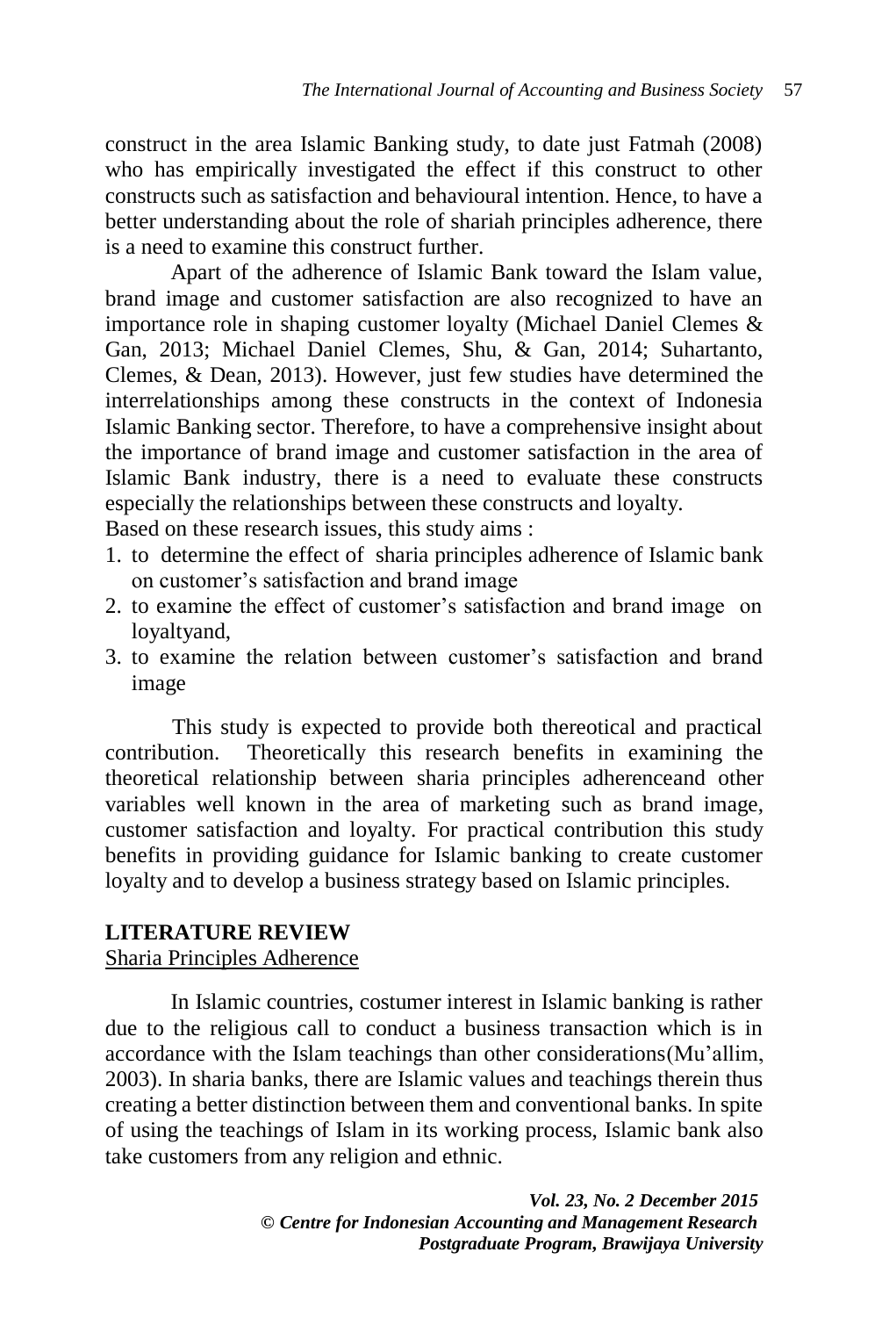In Sharia banking, There are three main principles and values of Islam which as used as the foundation philosophy of conducting business (Dewi, Wirdyaningsih, & Barlinti, 2005). Those three principles are honesty (Ash-Shidiq) - honesty is to be done by every human being in every aspect of life including in mu'amalah (human relation to other beings), honesty becomes the commitment evidence on the importance of true words that can be used as basis as which parts benefit the parties having contract ( agreement) as well as the society and environment, equality (Al Mussawah) –there is an equality in trusting each other party which is set forth in a contract and becomes a determinant factor for their success relating to the rights and obligations for each other so as not to harm the profits / surplus to others, there is willingness to cooperate equally and justly as well as righteously (Al Adialah) –each contact ( transaction) should be pay attention to the sense of fairness and as far as possible to avoid a sense of unfairness (Dzalim )

In banking realm, consumer perceptions of the values given by the banks play an important role in increasing customer loyalty and satisfaction (Lewis & Soureli, 2006; Roig, Garcia, Tena, & Monzonis, 2006). Like in the realm of conventional banking, in sharia banking consumer perceptions of Islamic principles applied by the Islamic banking plays an important role in improving customer satisfaction and loyalty (Aisyah et al., 2014; Metawa & Almossawi, 1998). The higher the consumer's perception of Islamic banking capabilities in applying Islamic principles in their business, the higher the customers' satisfaction and loyalty.

In the context of marketing in the image of a company cannot be separated from its credibility. In general the credibility has a close relation with the skills and conviction. The greater the company good credibility, the more positive the image of the company. In the management of Islamic banking, the banks will have a good image if they consistently apply the concepts and principles of Islam. Therefore, the greater the perception of customer on the adherence of Islamic banking in carrying the concept and principles of Islam the more positive the image of the sharia bank.

Hence From its elaboration, this study formulate hypotheses:

- H1 : Shariah pinciples adherence affects customer satisfaction
- H2 : Shariah principles adherence affects brand image of banking
- H3 : Shariah principles adherence affects customers' loyalty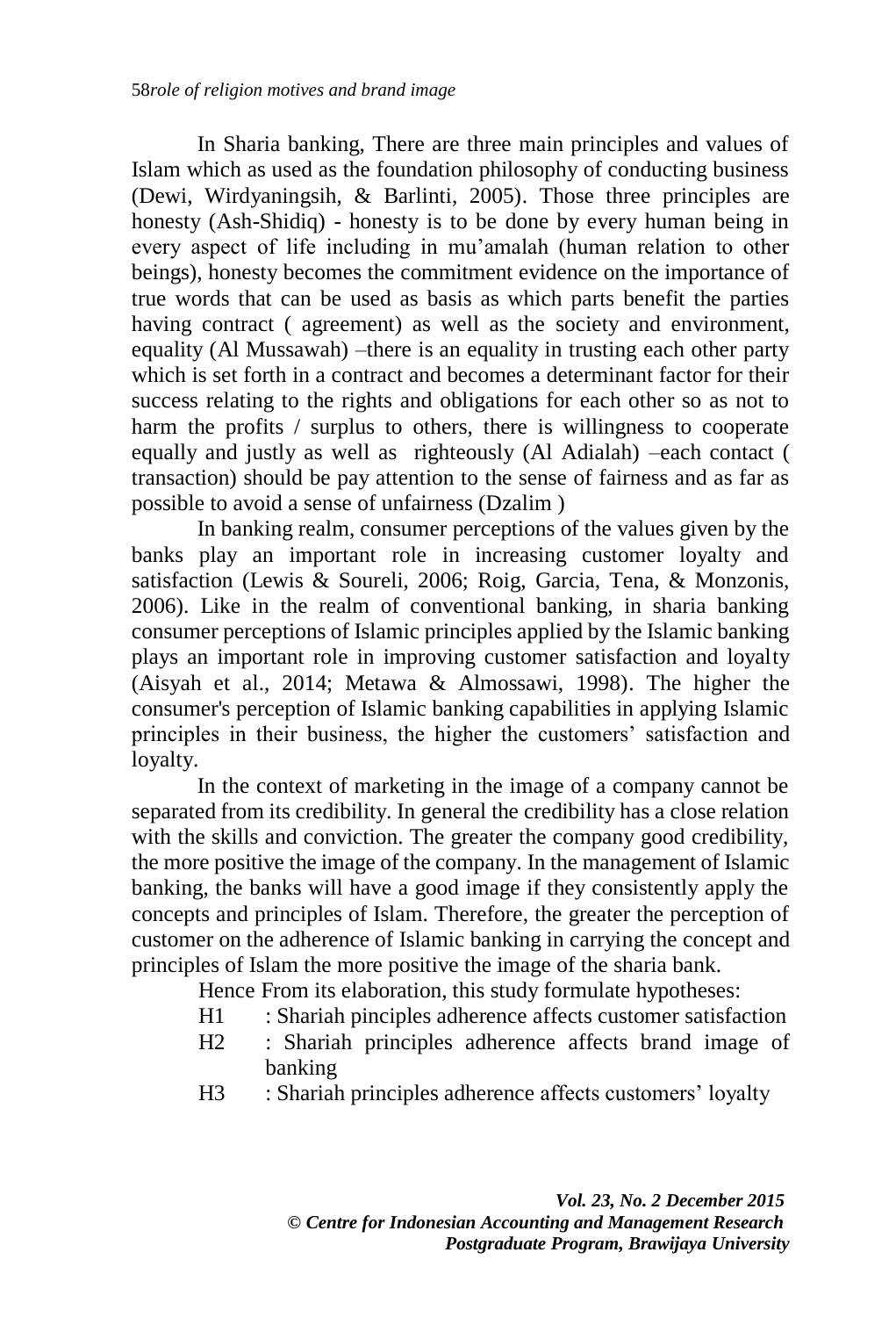Customers' satisfaction

Oliver (1999) explains that customer satisfaction results from psychological condition when emotion that surrounds the expectations does not suit the real condition and are multiplied by the emerging feelings on the experience. To satisfy customer is essential for a business organization since satisfied customer has tendency to be loyal and re-buy product from the same manufacturer (Michael D. Clemes, Gan, & Zhang, 2010; Michael Daniel Clemes et al., 2014; Suhartanto, 2011)

As a manifestation of the relationship between what was expected and perceived, customer satisfaction has a significant impact on Bank customer loyalty. Several studies have described that the higher satisfaction perceived by customers, the greater the loyalty (Beerli, Martín, & Quintana, 2004; Michael D. Clemes et al., 2010).

Besides having an important role in affecting loyalty, customer's satisfaction has a significant role in enhancing the company image. The more satisfied the customers for services rendered, the more positive the image of the company.

Hence From above discussion, this study formulate hypotheses:

H4 : Customer satisfaction significantly affect the bank's image satisfaction

H5 : Customer satisfaction significantly affect customer loyalty

# Brand Image

Kotlerand Armstrong(2008) suggest that brand name, term, sign, symbol, or design, or a combination of all of these show the identity of the products and services of manufacturer or seller. From these definitions, the brand is a symbol or logo of the products or services offered by the company, which can differentiate similar products or services, the brand is a name, symbol, logo, or a term which indicates the identity of a product or service that sets it apart from competitors who plunge in the market. Customers learn about brands through their past experience upon the product and marketing program.

Brand image is about consumer perception of a brand as a reflection of brand associations that exist in the minds of consumers(Kotler & Armstrong, 2008). Perception itself is an activity sensing, integrating, and providing an assessment of the physical and social objects, and sensing depends on the physical and social stimuli in the environment.

Great number of brands available on the market can provide alternatives for customer in making a purchase. In purchasing certain product customer does not only see the product on its quality, brand, and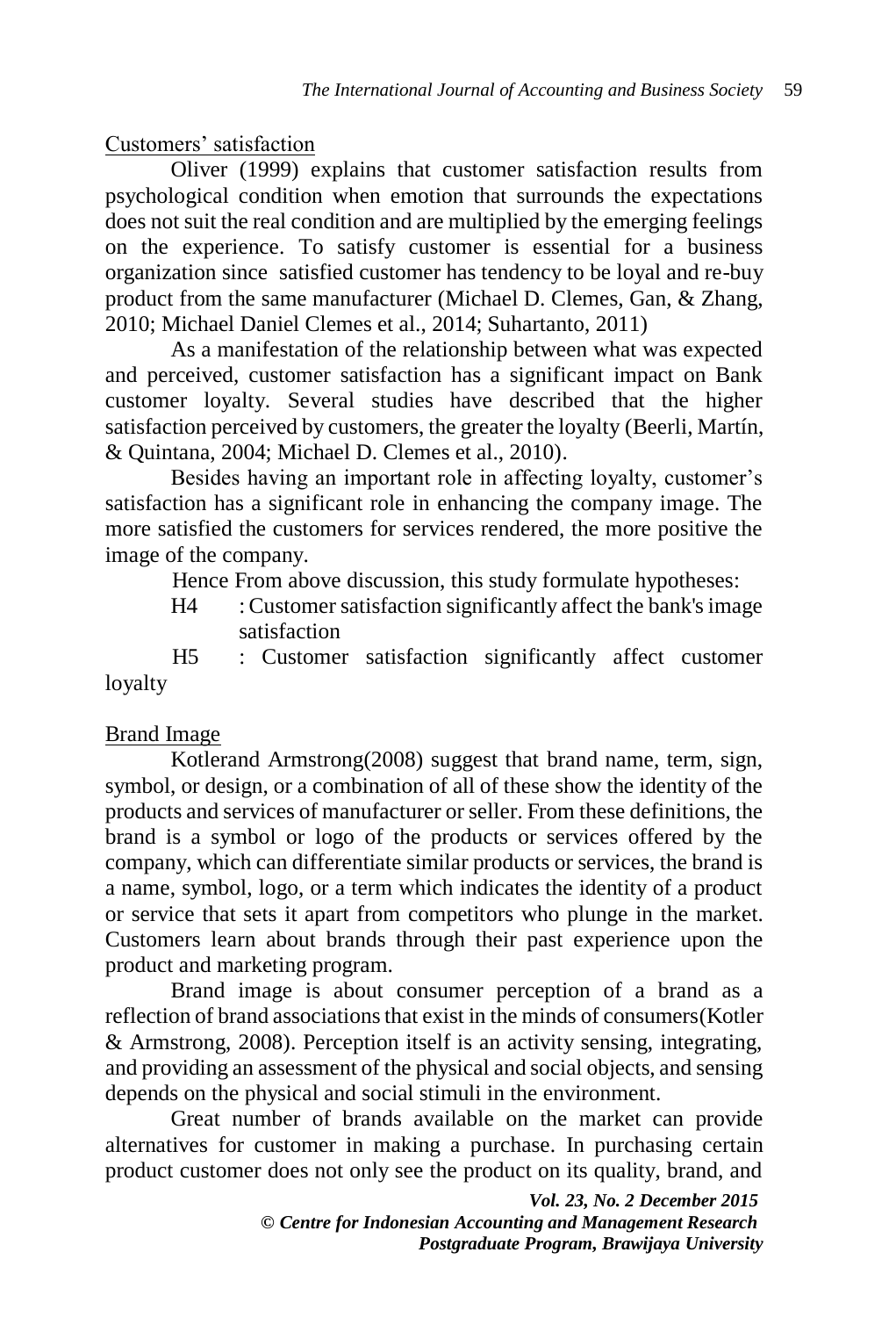price, but also the brand image attached to the product. The rapid growing market will encourage customer to consider more the image of the brand than characteristics of the products offered. This shows that there is a customer's tendency to prefer a product well known through the experience of using the product and based on information obtained through different sources.

Recently several empirical research has discovered that the image of a brand has a significant influence in generating loyalty. Study by Bloemer and de Ruyter (1998)finds that the general banking customers will be more loyal if the bank in which they have transaction has a positive image. In line with the study of Bloemer et al ( 1998) in retail banking industry, the bank's brand image plays significant role in affecting customer loyalty. Therefore, this study hypothesize that customer loyalty in Sharia banks are significantly influenced by the image of the bank.

H6: The image of the bank significantly affects customer loyalty. Based on the review of literature the conceptual framework proposed in this study



**Figure 1. Research Model**

# **RESEARCH METHOD**

### Research Design

The type of research used in this study is an explanatory research and researchers implemented a survey method. In survey, statement filed in oral form is called an interview while submitted in writing is referred as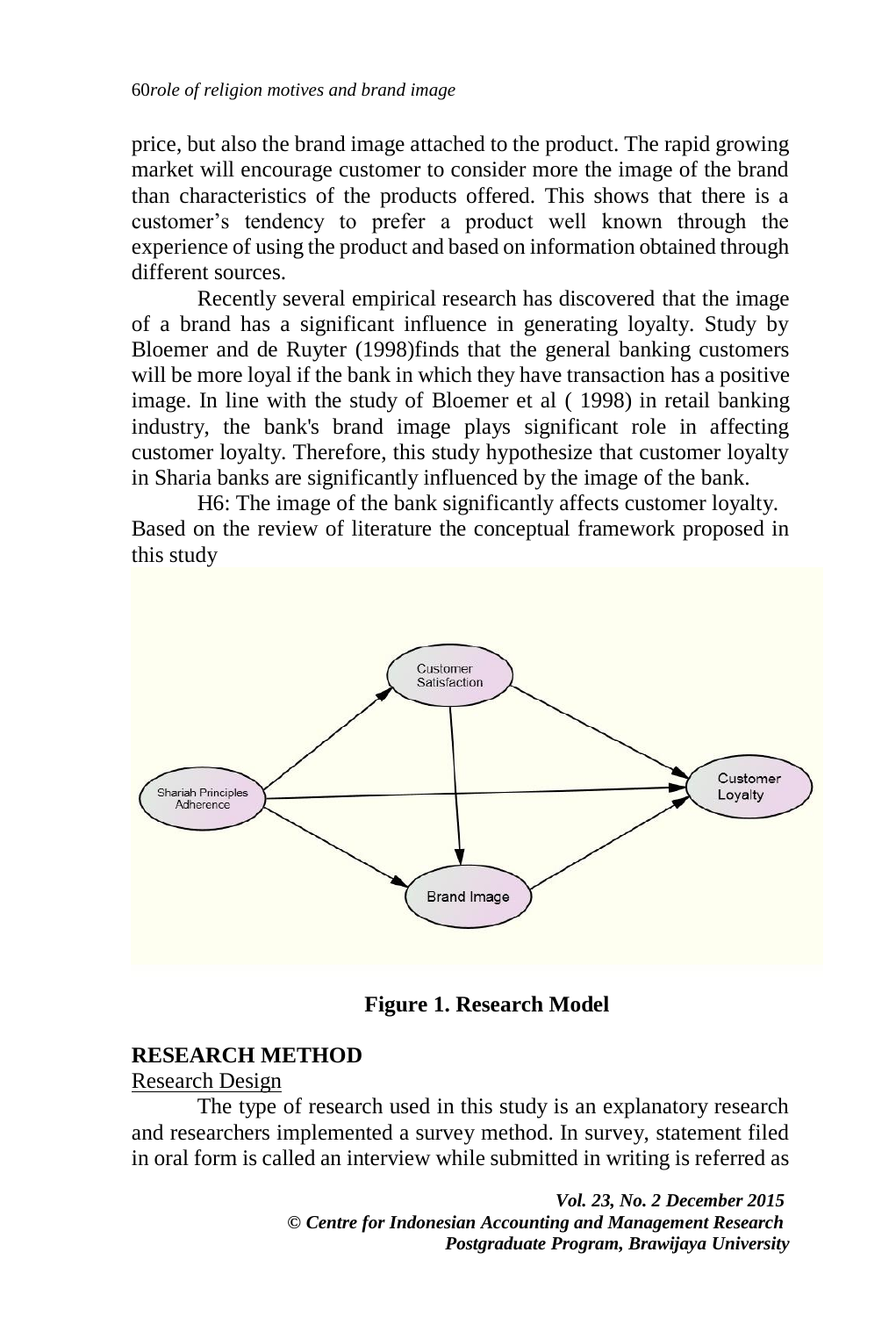questionnaire. Researchers in this study collecting the data by implementing questionnaires.

This study uses a quantitative approach which is under the purpose of (1) quantifying the data and generalizing the results of the sample and population, (2) the number of samples that much, (3) conducted in structured, (4) data analysis by using statistic and (5) study results to provide recommendations by the customers unit analysis on whom have deposit in Sharia banks.

#### Samples

The respondents of this study are the customers who deposit their money in sharia bank in Malang, East Java Province, Indonesia. A total of 119 respondents participate in this study by returning the questionaire. These respondents were recruited by using convinience sampling.

The following demographic profile emerged from the sample: 85% of the respondents are aged between 21 and 35 years, 75 % are male, 75% have tertiary education and45% have income between Rp 2.000.000 - Rp. 5000.000 Table 1 presented the demographic of respondents of this study.

| <b>Demography</b> | <b>Items</b>              | Percentage |  |
|-------------------|---------------------------|------------|--|
| Age               | $\leq$ 21                 | 3,4        |  |
|                   | $21 - 25$                 | 25,2       |  |
|                   | $26 - 30$                 | 34,5       |  |
|                   | $31 - 35$                 | 26,1       |  |
|                   | 36-40                     | 8,4        |  |
|                   | $>40$                     | ,8         |  |
| <b>Gender</b>     | Male                      | 75,6       |  |
|                   | Female                    | 22,7       |  |
| <b>Income</b>     |                           |            |  |
|                   | $<$ 1 million Rupiah      | 7,6        |  |
|                   | $1 - 2$ million<br>Rupiah | 33,6       |  |
|                   | $2 - 5$ million<br>Rupiah | 45,4       |  |
|                   | $>5$ million Rupiah       | 11,8       |  |
|                   |                           |            |  |

Table 1: Demography

*Vol. 23, No. 2 December 2015*

*© Centre for Indonesian Accounting and Management Research Postgraduate Program, Brawijaya University*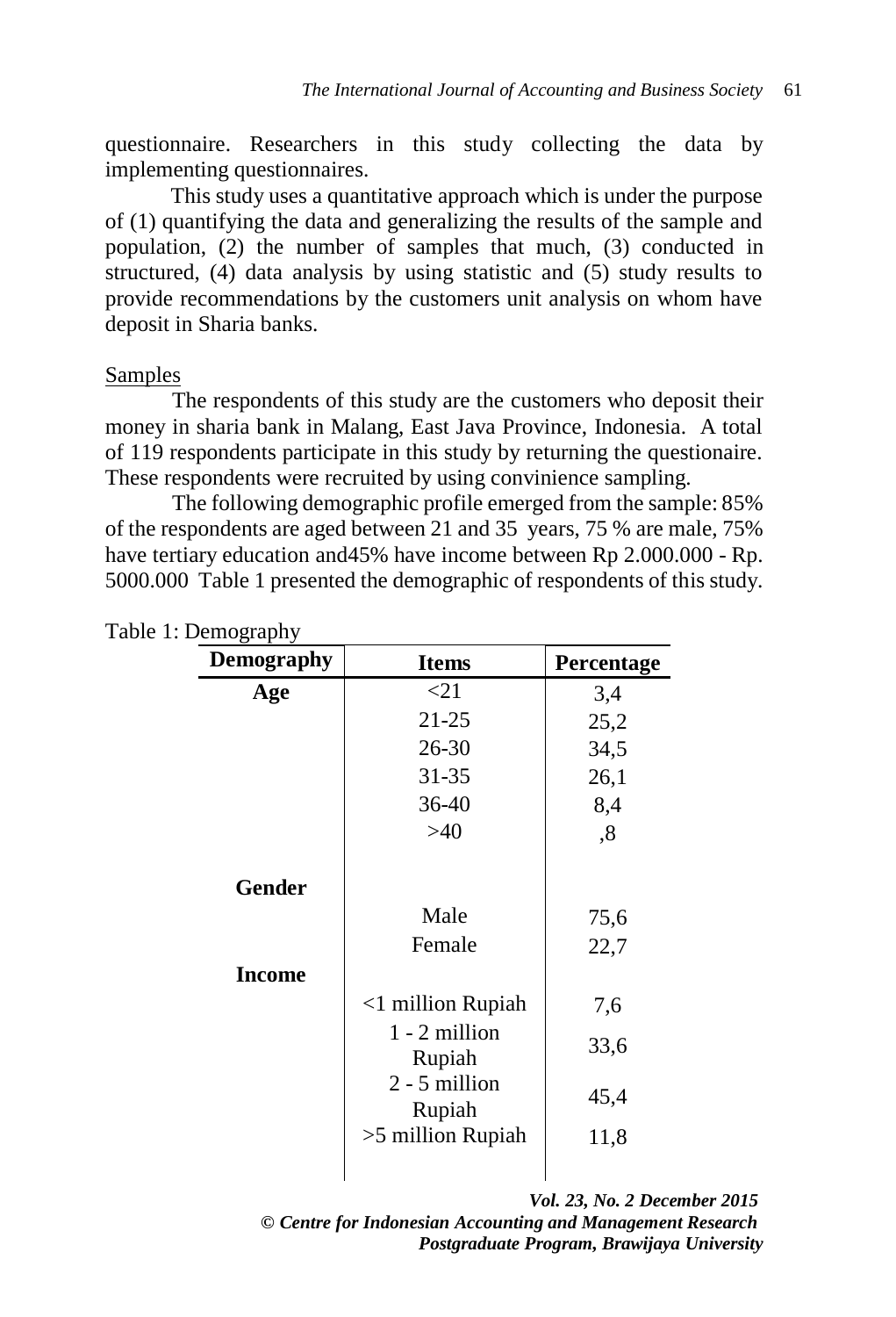| <b>Education</b> |                                                        |      |
|------------------|--------------------------------------------------------|------|
|                  | High school                                            | 14,3 |
|                  | Diploma degree                                         | 23,5 |
|                  | Undergraduate                                          | 52,9 |
|                  | degree<br><b>Graduate and Post-</b><br>graduate degree | 7,6  |

### **DATA ANALYSIS**

This study uses the Generalized Structured Component Analysis (GSCA) to analyse the data. The first step is to analyse the data to test the outer model consisting of convergent validity, discriminant validity and reliability. The second step in analysing the data is the inner test models. Test was conducted by looking at the model inner R2, FIT, and GFI. The final step is testing the hypothesis

### Outer Model Evaluation

The first evaluation outer model is to observe the value of factor loadings. In this study, the factor loading value of all question items is above 0.6. Since the factor loading value of all items is above 0.6, thus there should be no elimination on question items. In other words there is no problems concerning convergent validity (Appendix 1). tHe second evaluation of the outer stage model is to view problem in discriminant validity. In this study, discriminant validity is perceived from the correlation between variables. According to Kline (2011) correlation between variables must be below 0.85. Discriminant validity of the test results, the correlation between variables that have no values above 0.85. Therefore problem is not indicated in discriminant validity. The third evaluation is a reliability test. Reliability Test was observed from the Cronbach alpha value with the cut off above 0.7. Based on the reliability test, all constructs had a Cronbach alpha values above 0.7. In other words, the whole construct are reliable to be used as measurement. Table 2summarizes the correlation value between variables and the Cronbach alpha for each construct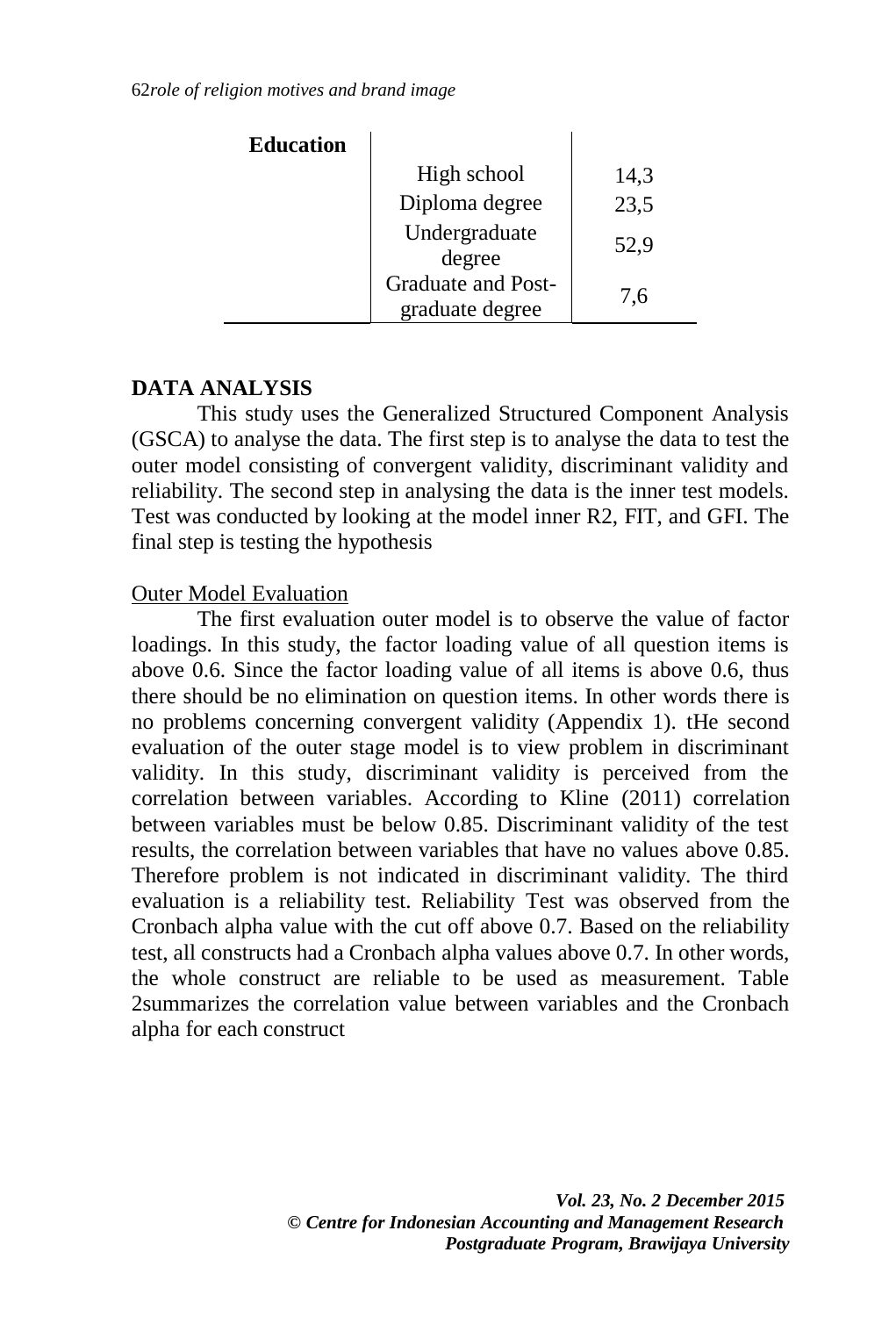|               | Cronbach | <b>SPA</b>           | $\mathbf{CS}$        | BI                   | CL |
|---------------|----------|----------------------|----------------------|----------------------|----|
| <b>SPA</b>    | 0.759    |                      |                      |                      |    |
| $\mathbf{CS}$ | 0.764    | 0.009<br>(0.080)     |                      |                      |    |
| BI            | 0.745    | 0.454<br>$(0.082)^*$ | 0.284<br>$(0.109)^*$ |                      |    |
| CL            | 0.749    | 0.205<br>$(0.091)^*$ | 0.337<br>$(0.107)^*$ | 0.361<br>$(0.080)^*$ |    |

#### **Table 2: Summary of Inner Model Evaluation**

### Inner Model Evaluation

The inner model were analysed by observing the value of R2, FIT and GFI. On the value of R2, the provisions of cut off value is above 0.1 (Falk & Miller, 1992). This study found that the values of  $\mathbb{R}^2$  are 0.284 and 0.197. For FIT indicator, experts stated that the FIT value must be above 0.5. Nonetheless, in the model built in this study, the FIT value is 0.491. The last indicator used to indicate the outer model accuracy is a GFI. According to Hair et al. (2010), cut off from GFI is> 0.9. The GFI value in this study is 0.989.

Of the three indicators, it appears that the value of R2 and GFI are above the recommended cut-off. Therefore it can be said that a model built on this study is robust. Table 5.6 summarizes the indicators of the model.

| <b>Model Fit</b> |       |  |  |
|------------------|-------|--|--|
| <b>FIT</b>       | 0.491 |  |  |
| <b>GFI</b>       | 0.989 |  |  |
| $\mathbf{R}^2$   | 0.284 |  |  |
|                  | 0.197 |  |  |

#### . **Table 3: Goodness of Fit Model**

### Hypothesis Testing

This study tested the hypothesis by using a 5% confidence level ( $\alpha$ )  $= 5\%$ ). At the 5% confidence level the hypothesis was tested in both directions with sample size of 120, the t-statistic value is 1.98.

Hypothesis 1 presume that the religious perception has a significant effect on customer satisfaction. Statistical tests indicate that there is no significant effect on the perception of religiosity on customer satisfaction  $(\beta = 0.009; t = 0.11)$ . Therefore, hypothesis 1 is rejected.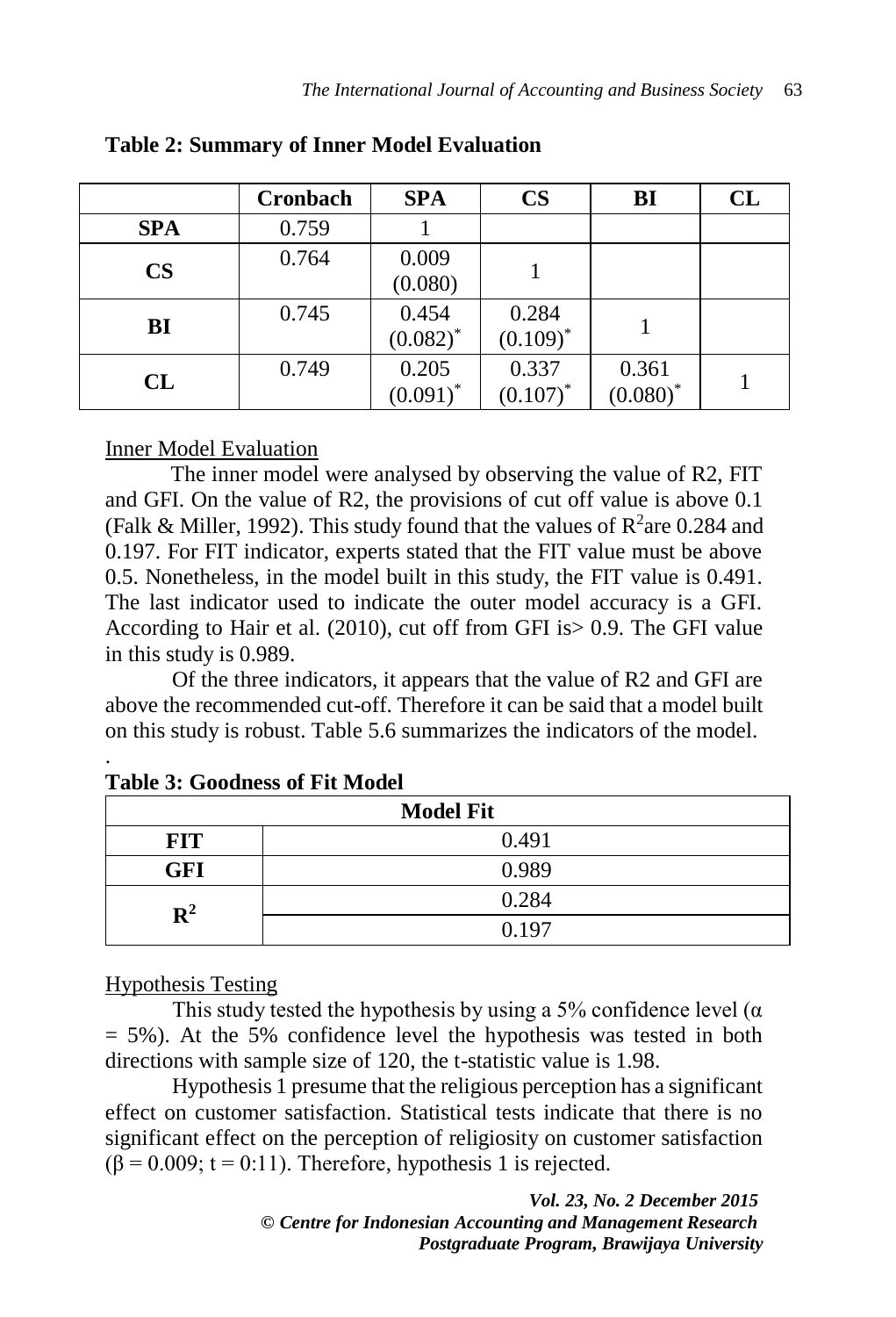The effect of religious perception on the image of the bank is formulated in hypotheses 2. The study discovered that in accordance with the hypothesis 2 that the image of the bank is significantly and positively influenced by the religious perception ( $\beta$  = 0.451; t = 5.5). This means that Hypothesis 2 is accepted. Since this causal relationship is positive, it means that the higher the bank's customers perception for adherence to Islamic values, the greater the customer satisfaction.

In line with its effect on customer satisfaction, religious perception does not have influence on customer loyalty ( $\beta = 0091$ ; t = 0.78). This means that Hypothesis 3 is rejected.

Hypothesis 4 stated that the bank's image is affected by customer satisfaction. Statistically, the study discovered that there is significant influence by the image of the bank toward customer satisfaction ( $\beta$  = 0.280;  $t = 2.98$ ). This suggests that the more satisfied customers with the services provided, the more positive the image of the bank in the eyes of consumers. This means Hypothesis 4 is accepted. Same with the resulting effect on the bank's image, this study also discovered that customer satisfaction has a significant positive effect on customer loyalty ( $\beta$  = 0.267;  $t = 2.5$ ). This tells us Hypothesis 5 is accepted.

Hypothesis 6 states that the bank's image is a predictor of customer loyalty. This study indicates that the customers loyalty is positively and significantly influenced by the image of the bank ( $\beta$  = 0244; t = 2.38). In this case Hypothesis 6 is accepted. Thus this means that the more positive the image of a Sharia Bank, the more loyal customers of the bank. Table 3 shows tha summary of Hypotheses testing

| <b>Path Coefficients</b> |                 |           |           |  |
|--------------------------|-----------------|-----------|-----------|--|
|                          | <b>Estimate</b> | <b>SE</b> | <b>CR</b> |  |
| PR < S                   | 0.009           | 0.080     | 0.11      |  |
| $PR \rightarrow BI$      | 0.451           | 0.082     | $5.5^*$   |  |
| $PR$ -> $CL$             | 0.091           | 0.117     | 0.78      |  |
| $CS$ ->BI                | 0.280           | 0.094     | $2.98*$   |  |
| $CS$ -> $CL$             | 0.267           | 0.107     | $2.5^*$   |  |
| BI > CL                  | 0.244           | 0.102     | $2.38*$   |  |

#### **Table 4: Hypotheses Testing**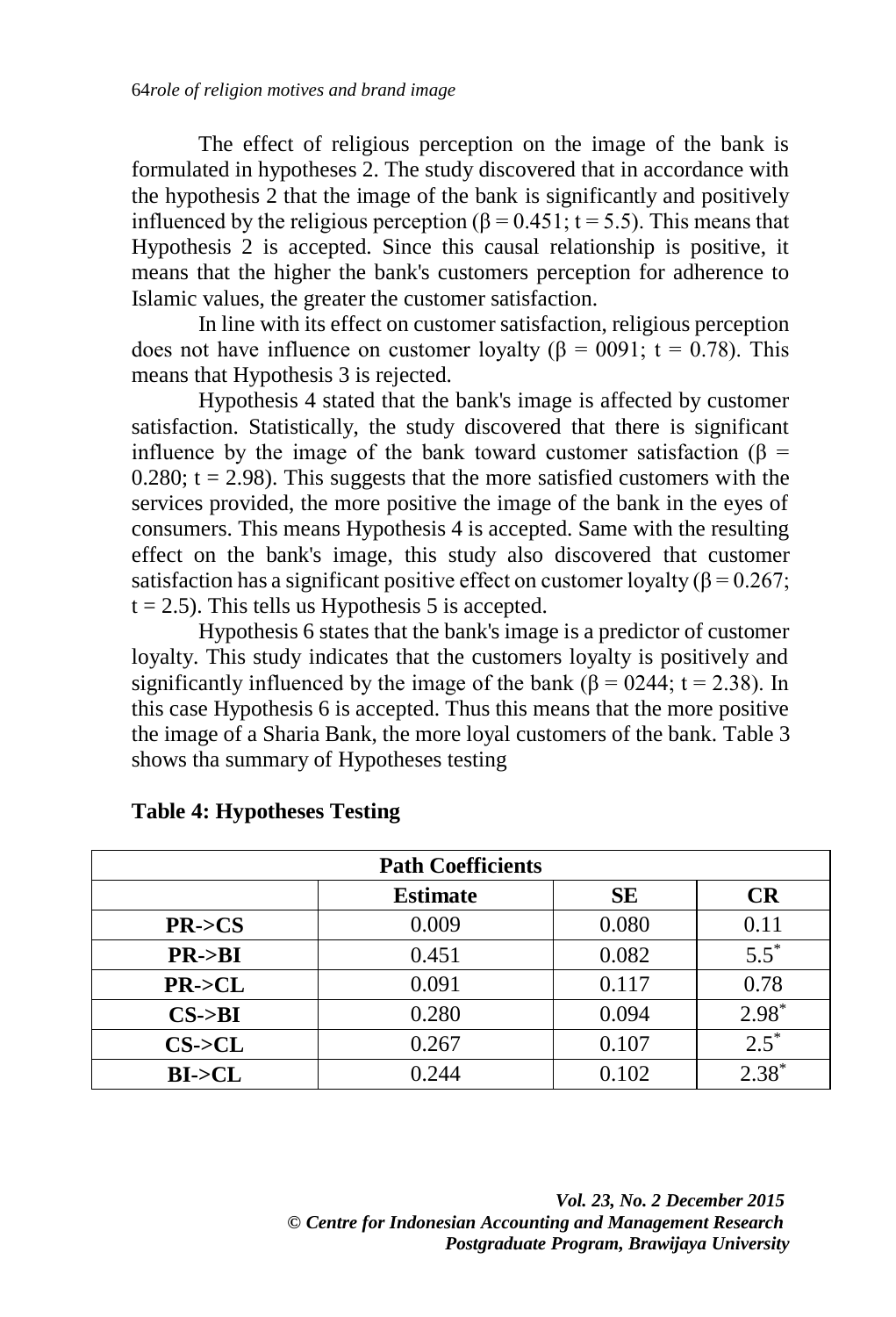#### **CONCLUSION**

This study discovered that customer perceptions of the bank's adherence on the values and concepts of Islam (religious perception) plays a significant role in enhancing the image of the bank. The better the perception of the customer on of the banks religiosity in doing business, the more positive the image of the bank. The image of a company is a form of manifestation on how the company applying the values espoused in business applications.

Granting that it has a significant influence on brand image, religious perception does not have a significant impact on customer satisfaction and loyalty. This finding is unexpected that even good religious perception does not give effect to satisfaction and loyalty. The possibility in deciding whether customers are satisfied or not is the services provided, the consumer is adhered to the quality of services provided. So it is not enough that Sharia banking is just to expose their religiosity. Nonetheless they likewise have to always maintain the quality of service.

In numerous theories of marketing it is stated that customer satisfaction is one of the important factors. This study also discovered that customer satisfaction partakes a significant influence in establishing positive bank image and loyalty. Customers will perceive Sharia bank as a bank having a positive image if they are satisfied with the services provided. Same with its effect on the image, the more satisfied customers of Sharia banks for services provided, the more loyal they are toward the bank. Therefore, in accordance with the existing theory, the Sharia banking should be capable of establishing satisfaction for its customers.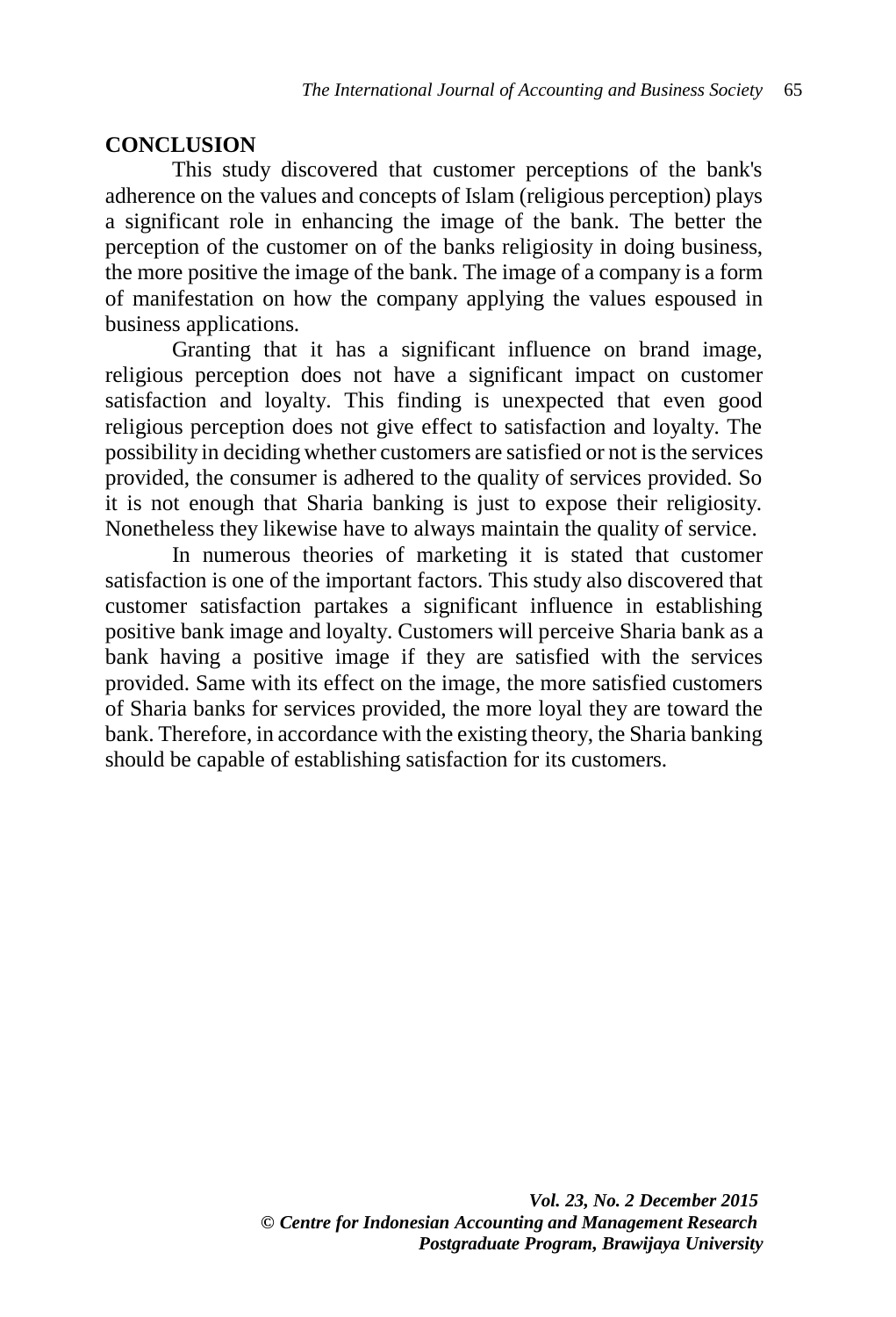### **REFERENCES**

- Aisyah, S., Hadiwidjojo, D., Sudiro, A., & Ashar, K. (2014). Relationship Between Shariah Principles Adherence , Corporate Social Responsibility , Trust and Customer Loyalty: Theoretical Study at Indonesia BMT. *International Journal of Business and Management Invention*, *3*(10). Retrieved from http://www.ijbmi.org/papers/Vol%283%2910/Version-2/E03102036046.pdf
- Beerli, A., Martín, J. D., & Quintana, A. (2004). A model of customer loyalty in the retail banking market. *European Journal of Marketing*, *38*(1/2), 253–275. doi:10.1108/03090560410511221
- Bloemer, J., & de Ruyter, K. (1998). On the relationship between store image, store satisfaction and store loyalty. *European Journal of Marketing*, *32*(5/6), 499–513. doi:10.1108/03090569810216118
- Bloemer, J., de Ruyter, K., & Peeters, P. (1998). Investigating drivers of bank loyalty: the complex relationship between image, service quality and satisfaction. *International Journal of Bank Marketing*, *16*(7), 276–286. doi:10.1108/02652329810245984
- Clemes, M. D., & Gan, C. (2013). Mobile Communications: A Comprehensive Hierarchical Modelling Approach. *Asia Pacific Journal of Marketing and Logistics*, *26*(1), 8.
- Clemes, M. D., Gan, C., & Zhang, D. (2010). Customer switching behaviour in the Chinese retail banking industry. *International Journal of Bank Marketing*, *28*(7), 519–546. doi:10.1108/02652321011085185
- Clemes, M. D., Shu, X., & Gan, C. (2014). Mobile communications: a comprehensive hierarchical modelling approach. *Asia Pacific Journal of Marketing and Logistics*, *26*(1), 114–146.
- Dewi, G., Wirdyaningsih, & Barlinti, Y. S. (2005). *Hukum perikatan islam di Indonesia*. Kencana. Retrieved from http://books.google.com/books?id=AJPmAAAACAAJ&pgis=1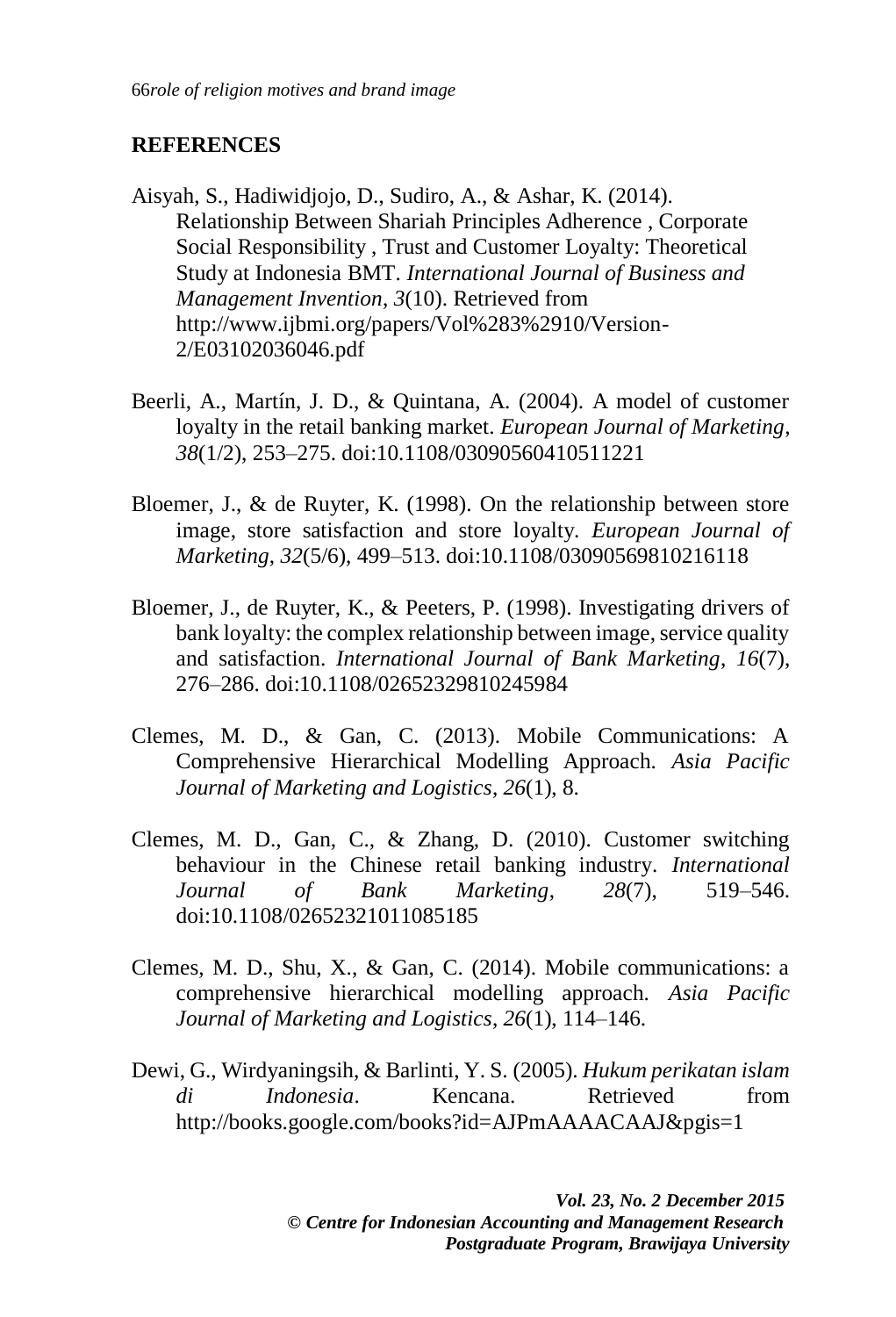- Falk, R. F., & Miller, N. B. (1992). *A primer for soft modeling.* Akron: University of Akron Press.
- Ganguli, S., & Roy, S. K. (2011). Generic technology‐based service quality dimensions in banking. *International Journal of Bank Marketing*, *29*(2), 168–189. doi:10.1108/02652321111107648
- Hair, J. F., Black, W. C., & Babin, B. (2010). *Multivariate Data Analysis: A Global Perspective*. Pearson Education. Retrieved from http://books.google.com/books?id=SLRPLgAACAAJ&pgis=1
- Kline, R. B. (2011). *Principles and Practice of Structural Equation Modeling*. Guilford Press. Retrieved from http://books.google.com/books?hl=en&lr=&id=mGf3Ex59AX0C&p  $q$ is=1
- Kotler, P., & Armstrong, G. M. (2008). *Principles of Marketing*. Retrieved from http://books.google.co.id/books/about/Principles\_of\_Marketing.html ?id=5FEfAQAAIAAJ&pgis=1
- Lewis, B. R., & Soureli, M. (2006). The antecedents of consumer loyalty in retail banking. *Journal of Consumer Behaviour*, *5*(1), 15–31. doi:10.1002/cb.46
- Metawa, S. A., & Almossawi, M. (1998). Banking behavior of Islamic bank customers: perspectives and implications. *International Journal of Bank Marketing*, *16*(7), 299–313. doi:10.1108/02652329810246028
- Mu'allim, A. (2003). Persepsi Masyarakat terhadap Lembaga Keuangan Syariah. *Jurnal Al Mawarid*, (10).
- Roig, J. C. F., Garcia, J. S., Tena, M. A. M., & Monzonis, J. L. (2006). Customer perceived value in banking services. *International Journal of Bank Marketing*, *24*(5), 266–283. doi:10.1108/02652320610681729
- Siddiqi, K. O. (2011). Interrelations between Service Quality Attributes , Customer Satisfaction and Customer Loyalty in the Retail Banking